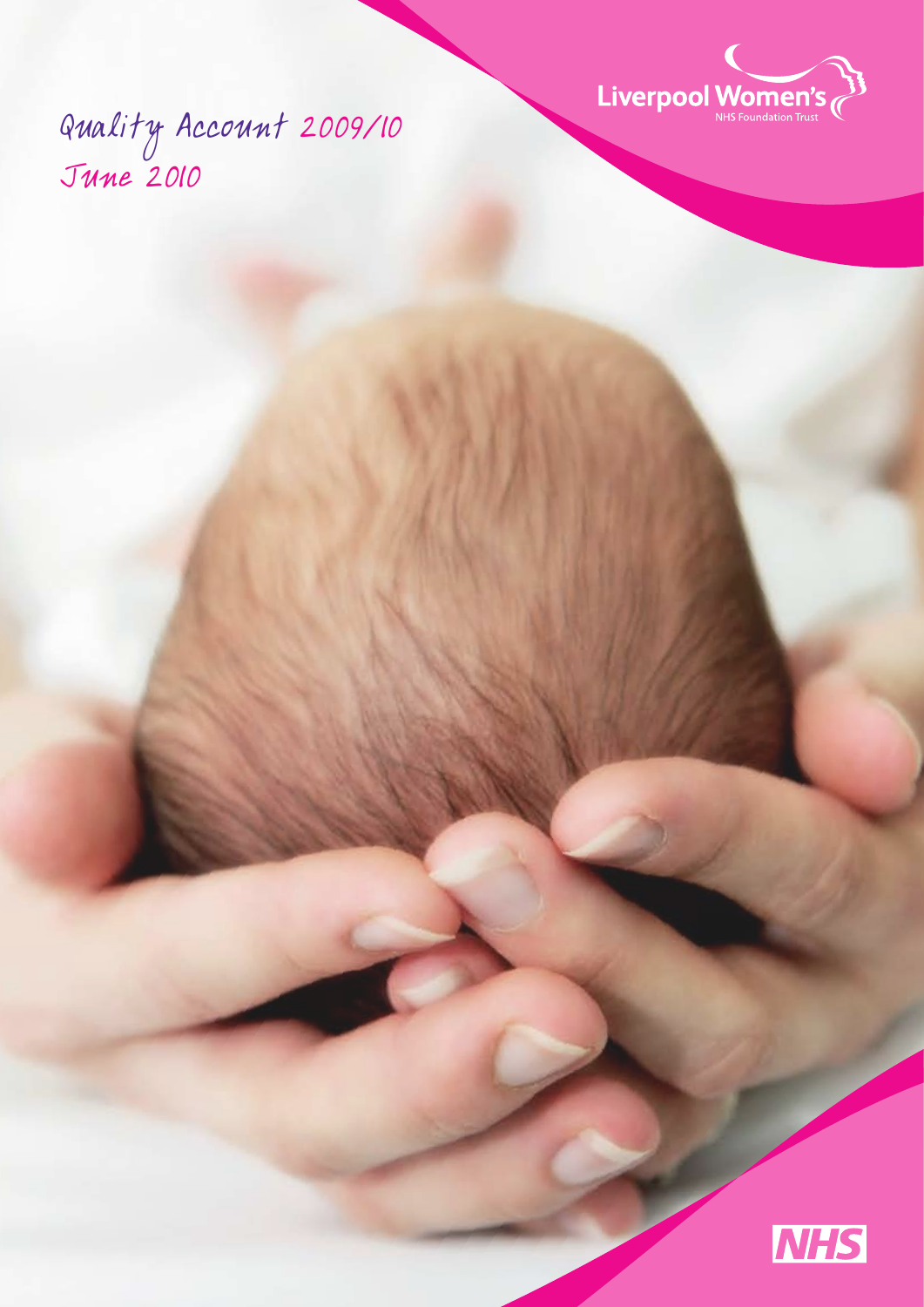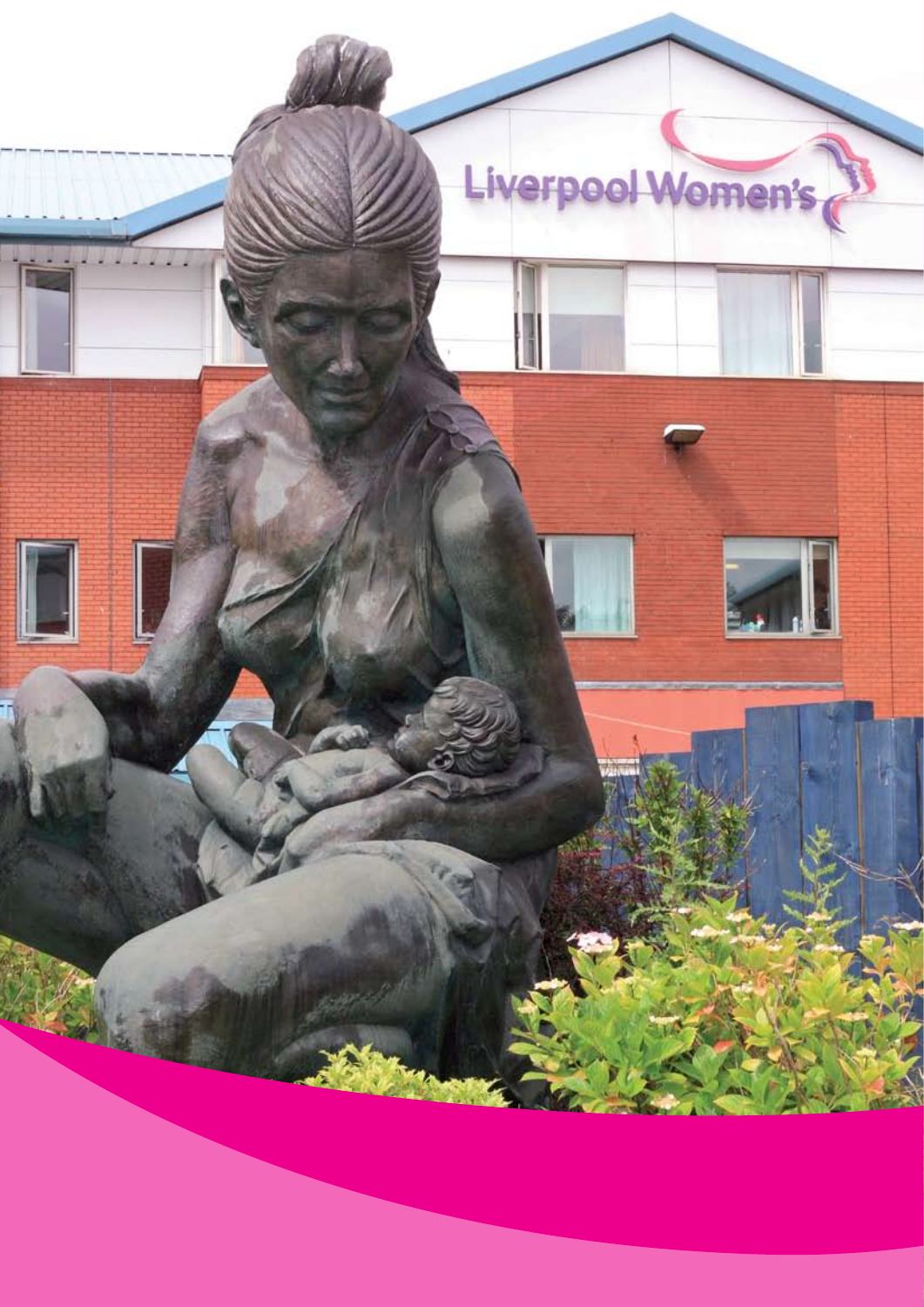# **Contents**

## 04

Introduction: Our Commitment to Quality

## 05

Statement on Quality from the Chief Executive

## 06

Priorities for Improvement

Looking Back 2009/10

- Priority 1 To investigate, monitor and reduce infection rates within Neonatology and Gynaecology
- Priority 2 To influence the national picture on delivery suite staffing levels for midwives and obstetricians
- Priority 3 To focus on staff attitude and behaviour in order to deliver improved patient experience and staff satisfaction

## 08 Additional Quality Indicators

## 10

Priorities for 2010/11 Looking Forward

- 1. To investigate, monitor and reduce infection rates
- 2. To investigate, monitor and reduce mortality rates
- 3. To monitor and improve patient experience

## 11

Performance against key national priorities and National Core Standards

# 12

Statement of assurance from the Board of Directors

- Review of services
- Participation in Clinical Audits
- Research & Development
- Information on the use of COUIN
- Information relating to registration with the CQC and periodic special reviews statement
- Data Quality
- Clinical Coding Audit 2009/10

## 15

Commentary by Our Stakeholders



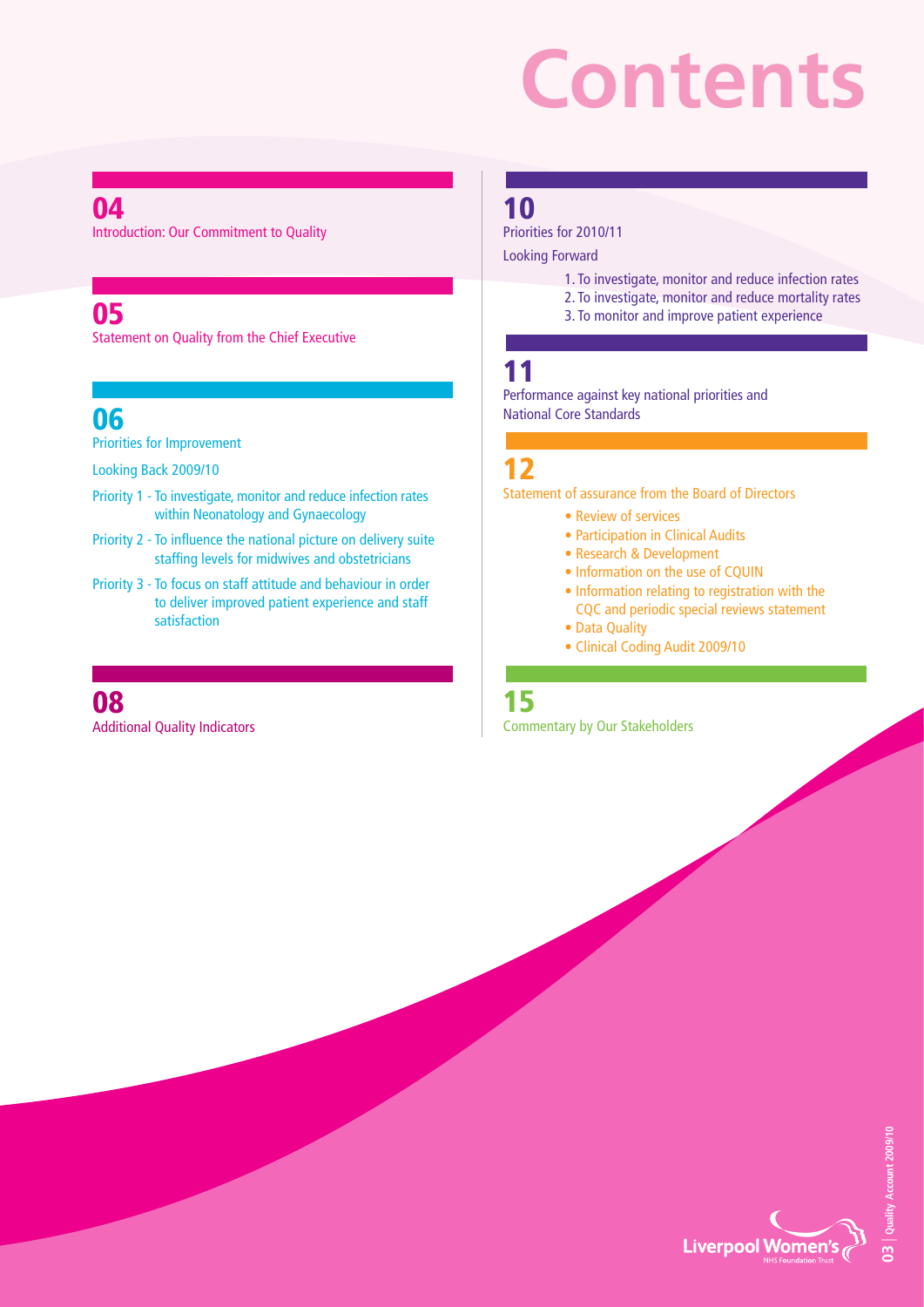# **Introduction: Our Commitment to Quality**

At Liverpool Women's NHS Foundation Trust we are passionate about the services we provide. Our aim is to provide the highest standards of care possible for women, babies and their families. In order to achieve this we place quality and continuous quality improvement at the heart of everything we do.

**We are therefore committed to:** 

- **Improving safety and eliminating avoidable harm for both patients and staff**
- **Improving clinical effectiveness and outcomes for our patients**
- **Providing the best possible experience for our patients**
- **Making the most of our resources.**

This quality account describes how we will monitor and continuously improve patient safety, clinical effectiveness and patient experience.

As an organisation, we have a history of achieving and our aim is to build on these strong foundations and to provide care which is recognised as being 'excellent' - locally, nationally and internationally. In order to do this, we need to know how good our care is, whether the quality of our care is getting better and we need to be able to compare ourselves to others.

#### **To achieve this we will:**

- Set specific aims to deliver quality improvement and oversee their achievement at the highest levels within the organisation i.e. by the Board of Directors and the Council of Governors
- Expand our patient and public engagement programme to inform service developments and shape improvements
- Deliver care which reflects best clinical practice and, where we can, measure the outcomes of care to inform improvement activities
- Create a motivational and open learning climate where excellence in clinical care will flourish and where audit, research and development activities are encouraged
- Build improvement capability of the organisation to deliver quality care
- Ensure that all staff understand the contribution that they make (both individually and collectively) to delivering quality and building incentives into our management systems to expect, recognise and reward outstanding individual and team performance.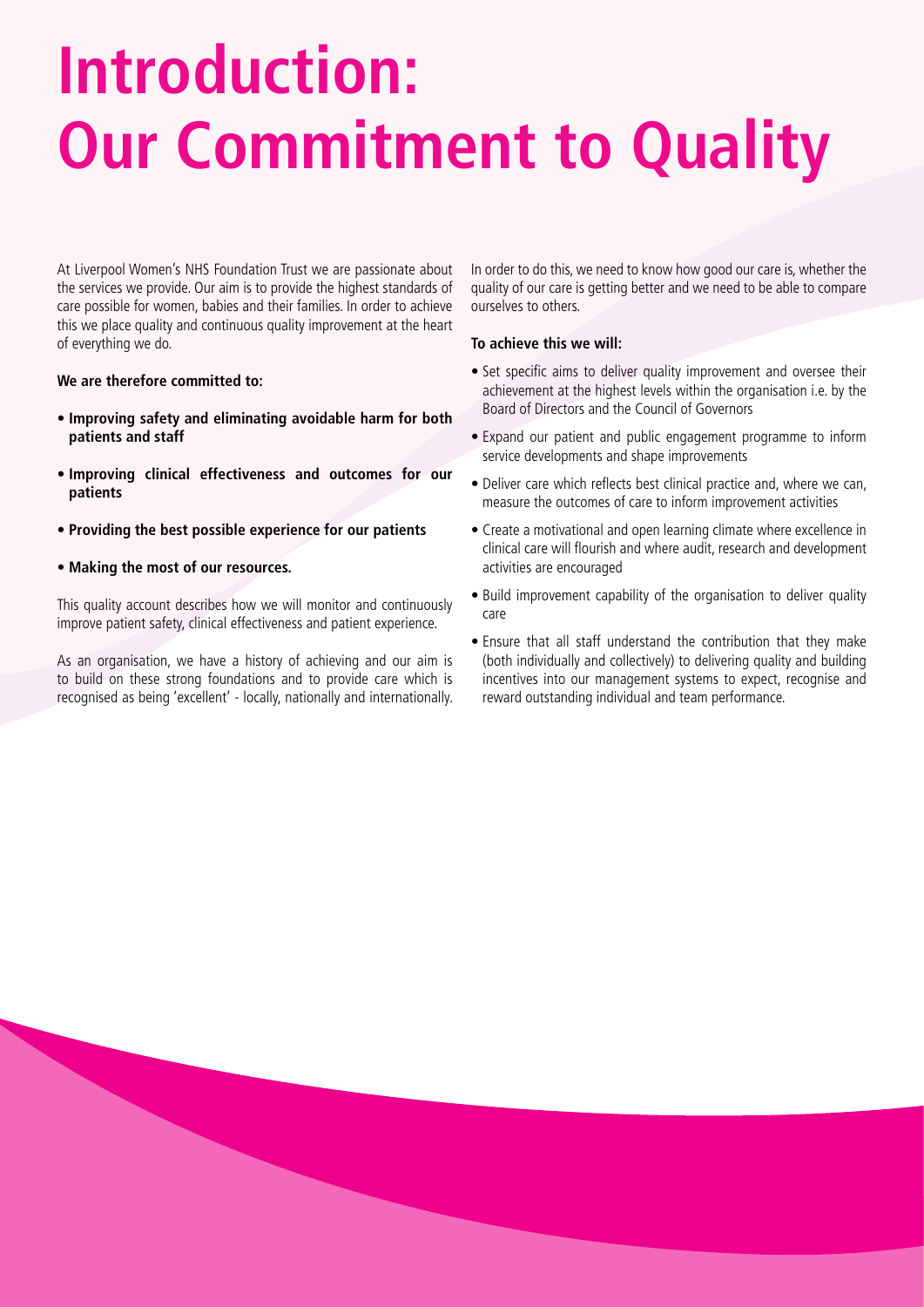# **Statement on Quality from the Chief Executive**

Liverpool Women's NHS Foundation Trust has a well-earned reputation as a centre of excellence at a local, regional and national level. As an NHS organisation that has been awarded and retained NHSLA and CNST level  $3$  – the highest possible ratings for clinical risk management – Liverpool Women's can demonstrate that it is among the safest hospitals in the country. Our challenge however is to find more ways in which we can prove to our patients and the public that this is consistently true, each and every day. During 2009/10 the Trust made a commitment to a range of national programmes aimed at keeping patient safety at the heart of everything we do and we are in the process of rolling these out across our organisation.

Here at Liverpool Women's the concept of reporting to patients and the public on the quality of our services is not new. The Trust has been publishing a Clinical Annual Report since 2003, a testimony to the commitment of our clinicians to shared learning and continual service improvement. Our reports have developed over time and last year we presented information framed around safety, clinical effectiveness and

the patient experience and this has formed the cornerstone of the quality report that follows. As Chief Executive I am confident therefore that the information set out here is accurate and a reasonable reflection of the key issues and priorities that clinical staff have themselves developed over time.

Clear direction from the Board to champion the quality agenda is important, however a quality-driven culture cannot be developed without effective leadership at all levels in the organisation and this is a goal that we continue to pursue.

<sup>K</sup>athryn Thomson

**Kathryn Thomson Chief Executive**

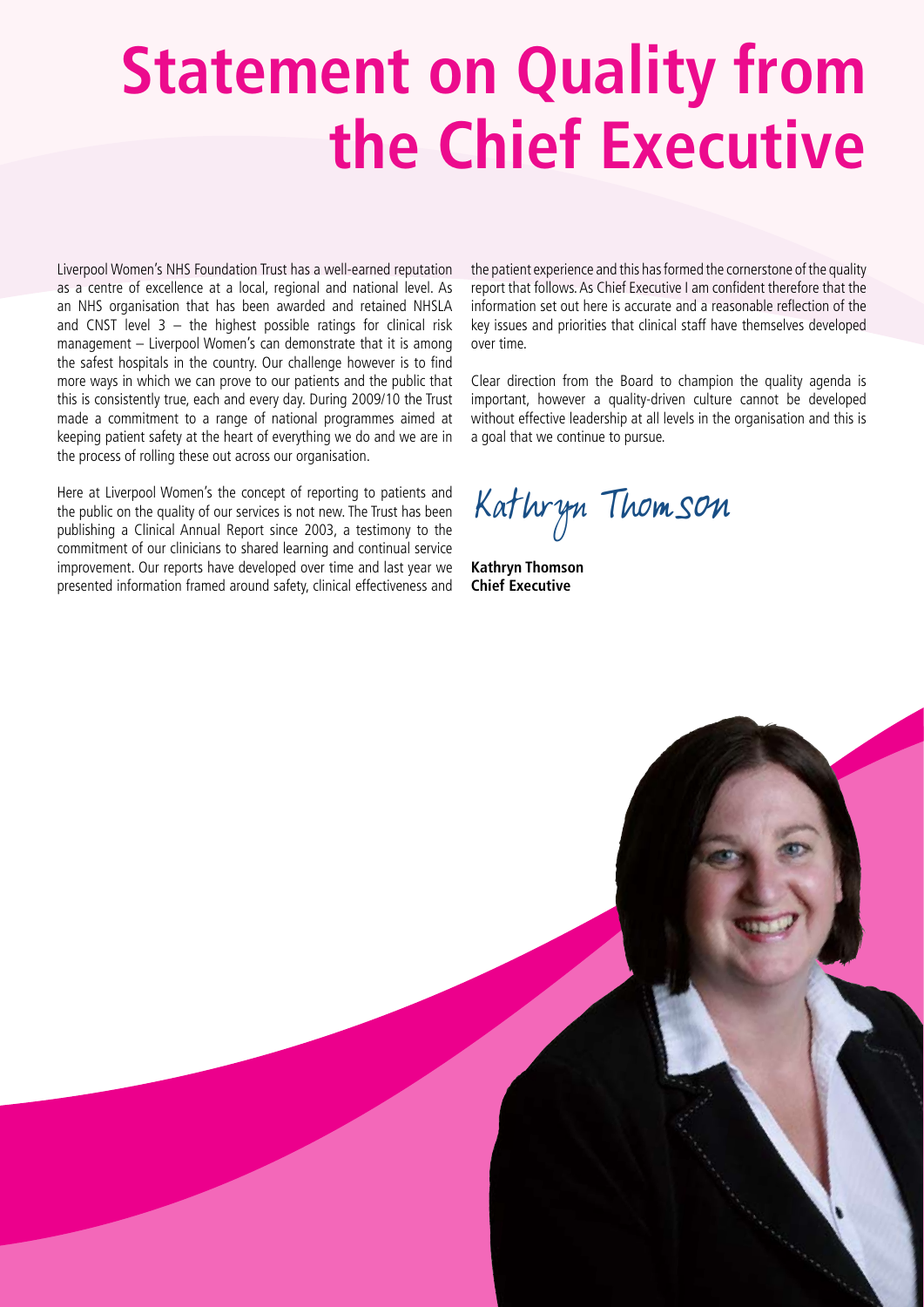# **Priorities for improvement**

## **Looking Back 2009/10**

In its Annual Report for 2008/09 the Trust identified three quality improvement priorities for 2009/10 as follows:

- 1. To investigate, monitor and reduce infection rates within Neonatology and Gynaecology
- 2. To influence the national picture on delivery suite staffing levels for both midwives and obstetricians
- 3. To focus on staff attitude and behaviour in order to deliver improved patient experience and staff satisfaction.

### **Priority 1 - to investigate, monitor and reduce infection rates within Neonatology and Gynaecology**

## **MRSA and C Difficile**

In 2009/10, the Trust had two cases of MRSA bacteraemia and one case of C Difficile, both below the Care Quality Commission targets of three and eight respectively.

## **Infection rates in newborn babies**

Late-onset neonatal bloodstream infections (NBSI) in preterm babies (less than 32 weeks gestation and/or less than 1500g birth weight) occurring after three days of age, are one of the commonest complications of premature birth and are an important cause of preterm illness, morbidity and mortality. They are also the major contributor to hospital-acquired infections in this population. It was decided last year that the rate of this particular type of infection would be a good marker of the overall risk of infection on the Neonatal Unit. We set our target at less than 1 episode of infection per 200 days each of our very preterm babies spends on the Neonatal Unit (0.5/100). This target may be revised when appropriate national benchmarks are agreed.



The above graph shows that the rate of NBSI varied between 0.1 and 1.0 in 2009/10. We have implemented the following actions in 2009/10:

- Infection update sessions were held as part of nurse protected teaching
- The Infection Quality Project was developed and funding secured for a lead nurse
- Development of the '3 Steps' initiative designed to improve infection control practice at the cot-side.

Our challenge is to keep the rate of NBSI below the target consistently throughout 2010/11.

### **Post-operative infections in gynaecology**

Our "infection rate" (0.2%) in post-operative gynaecological patients is lower than the national standard of four per thousand operations (0.4%) published by CHKS, a nationally recognised organisation which compares the data from similar groups of patients and hospitals.

The Trust has implemented the following initiatives:

- A prospective wound infection surveillance programme to ascertain objective infection rates for the Trust to allow meaningful comparisons.
- The implementation of Root Cause Analysis (RCA) for all cases of MRSA, C Difficile and all non-Coagulase negative staphylococcus (CoNs) infections which is a common bacteria on the skin of premature babies.

Looking forward to 2010/11, trends in late onset NBSI, surgical wound infection and hospital acquired infection will remain as key safety quality indicators for the Trust.

### **Priority 2 – To influence the national picture on delivery suite staffing levels for midwives and obstetricians**

The Royal College of Obstetricians and Gynaecologists (RCOG) and the Royal College of Midwives (RCM) recommended in the 'Safer Childbirth' report that there should be 168 hours of consultant cover and one to one midwifery care for delivery suites that deliver more than 6000 babies per year such as at Liverpool Women's. The scientific evidence to support this proposal (in terms of improved clinical outcomes) remains inconclusive. There was no cost benefit analysis in the report to justify the implementation of such a costly change in workforce provision. However, the cost of litigation cases relating to obstetric services is responsible for around 60% of the NHS total. We have estimated the true cost of obstetric damages nationally to be in the region of £850m per annum for the last four years. The cash costs are met by an annual insurance payment from each trust into a Department of Health 'pooling' arrangement administered by the NHS Litigation Authority. In its Annual Report for 2008/09 the Authority suggested that the NHS is not good at investing funds 'up front' in relation to patient safety in order to generate savings to the service in terms of reduced negligence claims – money that could be spent elsewhere. It is important therefore to consider carefully the possible impact of delivery suite staffing on litigation costs to the NHS.

#### **Current status**

In 2008/09 Liverpool PCT provided the Trust with funding to enhance consultant obstetric cover to 98 hours per week; this model was implemented in October 2009 but remains short of the ideal described above. During the year the Trust has provided a number of briefings on this subject, including to the Secretary of State for Health, in order to raise the profile of the issue and its consequences for patient safety.

Looking forward to 2010/11, the Trust will continue to Influence the national picture on delivery suite staffing levels for both midwives and obstetricians.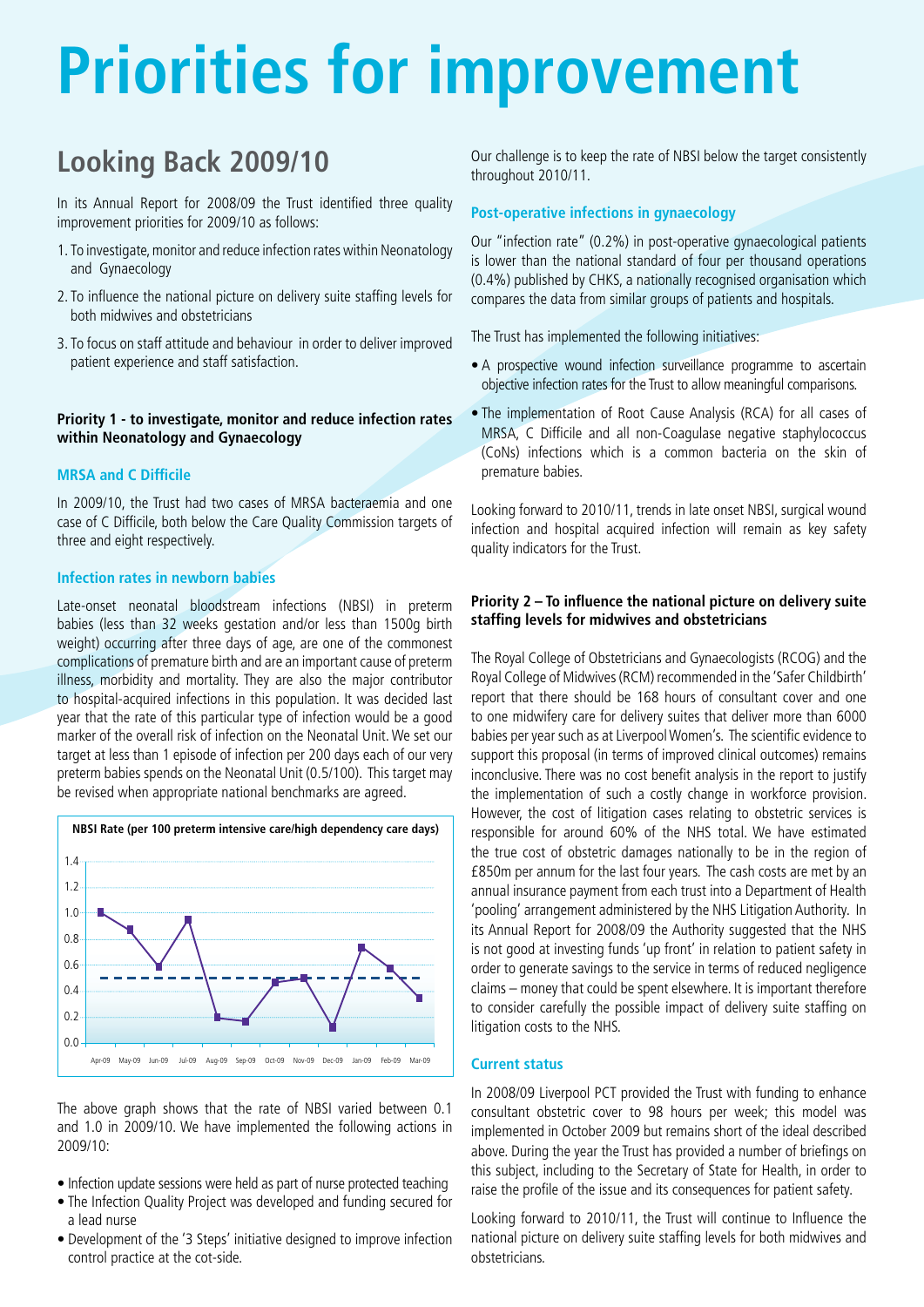#### **Priority 3 – To focus on staff attitude and behaviour in order to deliver improved patient experience and staff satisfaction**

Achieving our vision of being the recognised leader for women's healthcare will only happen with the continuous commitment and dedication of our staff.

Positive staff attitude and whether they would recommend their organisation as a good place to work links directly to improved patient experience and clinical outcomes. The focus on standards of behaviour and attitude at work is part of our way of making sure our patients and their families have the best possible experience.

Outcomes from the national staff survey showed that positive staff attitude and overall staff satisfaction need to be improved to deliver better patient experience and clinical outcomes.

A number of actions have been taken to deliver improved levels of positive staff attitude and satisfaction:

- Introduction of the Executive team 'visibility programme' whereby directors spend time in clinical areas and corporate departments across the Trust each month
- Development and delivery of a values based customer care programme for all staff called 'Step it Up' which 87 managers and 259 staff have attended to date
- Introduction of a Reflective Practice Programme for consultants and managers: currently 24 participants are involved in this programme which will be evaluated 2010/11 and may be rolled out further, based on the results of that evaluation
- An increased focus on leadership development including active involvement in the:
- North West Leadership Academy with staff involved in Chief Executive, Executive stretch, Aspiring Directors and Clinical leadership programmes
- Leading Improvement in Patient Safety (LIPS) programme
- Delivery of an introductory leadership development programme Leading an Empowered Organisation (LEO) which 239 staff have now attended
- Leadership modules for 85 nurses and midwives as part of their multi-professional education and training (MPET) allocations
- Other leadership development programmes for 67 other staff
- Delivery of "Workplace Coaching for Managers" programme in which 19 managers have been involved.

The Trust has begun a process to identify value based behaviours and equip staff with the skills and ability to both show and challenge others who don't show these behaviours.

The above interventions will continue throughout 2010/11 with a focus on delivery of organisational development interventions to show improvement in the staff survey results on the following:

- improve both **quality and quantity** of **Performance Development Reviews** (PDR)
- develop an **engagement** model linking patient experience directly throughout all formal and informal communication and development programmes
- ensure leadership development is directly linked to **leading improvements in patient safety** and continuous improvement of services
- pilot ways of **developing high performing teams**, evaluate this and roll out from the results of that evaluation
- work with staff to agree **value based behaviours** that will deliver high quality outcomes for patients and their families
- targeted **line management development** in key skills to support staff effectively, lead improvement and meet the financial challenges of the years ahead
- support staff in developing **skills, experience and confidence in challenging negative behaviours**, to get positive results from holding difficult conversations with colleagues and patients.



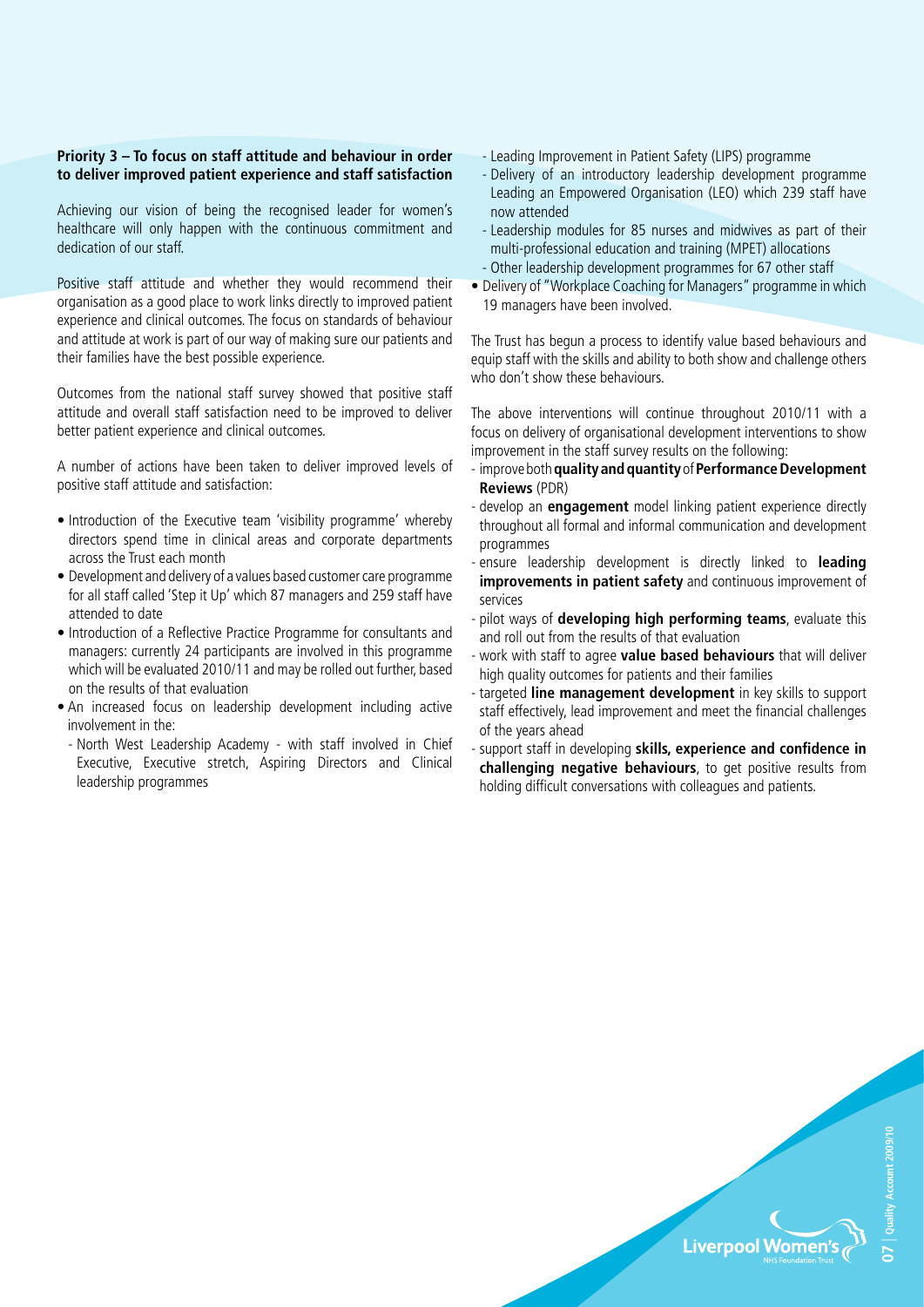# **Additional Quality Indicators**

In addition to our three main priorities, we have monitored a series of quality indicators across the domains of Safety, Clinical Effectiveness and Patient Experience as outlined in our Quality Report 2008/09. These are:

## **Patient Safety**

- Low umbilical cord pH less than 7.00
- Miscarriage following amniocentesis
- Twin live birth rates for all assisted conception treatments
- Medication errors across the Trust

## **Clinical Effectiveness**

- Transfer to Intensive Therapy Unit (ITU) per 1000 maternities
- Stillbirth rate of Trust booked maternities
- Readmission rates to gynaecology
- Haemorrhage and haematoma (blood loss and blood clots) following Gynaecological surgery
- Outcome of In Vitro Fertilisation (IVF) and Intra Cytoplasmic Sperm Injection (ICSI) treatment
- Neonatal mortality rate

## **Patient Experience**

- Rate of epidural for pain relief in labour
- In-patient Survey in Gynaecology

## **Patient Safety**

## **Low umbilical cord pH – less than 7.00**

Cord pH is a proxy measure of a baby's condition immediately after birth; the expectation is that healthy babies who coped with labour well would have a cord pH of more than 7.2. A very low cord pH of less than 7.00 is regarded as clinically significant. The Trust's rate of cord pH below 7.00 was 3.8 in every 1000 maternities in 2008 and 4.05 in 2009. There are as yet no agreed national benchmarks.

Looking forward to 2010/11, data on this quality indicator will continue to be collected and will be complemented with the incidence of low Apgar scores (of less than 4), in live babies born after 34 weeks gestation and low heart rate (less than 100) in babies born before 34 weeks gestation.

## **Miscarriage following amniocentesis**

Amniocentesis is an antenatal invasive procedure that takes place after 15 weeks gestation. It involves taking a sample of the amniotic fluid which surrounds the baby. Assessment of a baby's genes to exclude conditions such as Down's Syndrome is the common indication for this procedure. The overall miscarriage rate following amniocentesis at the Trust was 0.7% in 2008 and 0.77% in 2009 (2 out of 299 and 261 procedures respectively). The RCOG quotes a procedure related miscarriage risk rate of 0.5% to 1%.

Looking forward to 2010/11, this quality indicator will be improved with the introduction of individual performance indicators for the consultants trained to perform these procedures.

## **Twin live birth rates for all assisted conception treatments**

The incidence of antenatal complications and newborn illnesses associated with multiple pregnancies has led to Human Fertilisation and Embryology Authority (HFEA) guidance which advocates single embryo transfer.

The introduction of single embryo transfer for all women under 35 was implemented at the Trust in April 2009. More than one embryo can be replaced for women over 35, with a history of failed IVF, with poor quality embryos and also as patient choice. The HFEA target for multiple pregnancy rates is 25%, aiming for 20% in 2010/11. The Trust's multiple pregnancy rate for 2009 was 18.9%, already below next year's target.

The challenge for the Unit is to maintain these results without compromising the overall success of treatment.

Looking forward to 2010/11, twin live birth rates for assisted conception treatments will remain as a safety quality indicator for the Trust.

## **Medication errors across the Trust**

Medication errors feature consistently within Adverse Clinical Event (ACE) reports across clinical areas. There were 213 such reports in 2009/10 which is higher than the national average (170) for Acute Trusts reported by National Patient Safety Agency (NPSA). We believe that this higher rate reflects the willingness of our staff to report such incidents, rather than particular safety issues.

Looking forward for 2010/11, the current indicator will continue, as reporting is encouraged and supported. However, we shall focus our attention on a clearer understanding of the multifactorial reasons and circumstances that lead to such events.

## **Clinical Effectiveness**

## **Transfer to ITU per 1000 maternities**

In 2008 the ITU transfer rate was 0.5 per 1000 maternities and 0.63 per 1000 during 2009. This compares favourably with Birmingham Women's Hospital, the only other specialist NHS Trust providing maternity services, whose figure was 0.96 in 2007/08.

| <b>Performance</b> | Source of                                 | 2008                        | 2009                         | <b>Benchmark</b>                                                     |
|--------------------|-------------------------------------------|-----------------------------|------------------------------|----------------------------------------------------------------------|
| <b>Indicator</b>   | <b>Data</b>                               | LWH.                        | <b>LWH</b>                   |                                                                      |
| Transfer to ITU    | Critical care<br>lead midwife<br>database | 0.5 per 1000<br>maternities | 0.63 per 1000<br>maternities | Birmingham<br>Women's<br>Hospital<br>$-0.96$ per 1000<br>maternities |

Looking forward to 2010/11, transfer to ITU per 1000 maternities will continue to be used as a clinical effectiveness quality indicator for the Trust.

## **Stillbirth rate**

In 2008, the stillbirth rate in women who booked at Liverpool Women's was 6.2 per 1000 maternities and 5.5 per 1000 in 2009. Comparable figure from Birmingham Women's Hospital (BWH) is 7.5 for 2007/08.

| Performance<br><b>Indicator</b>                                 | 2008<br><b>LWH</b> | 2009<br><b>LWH</b> | Comparable data<br>from BWH from<br>2007/08 |
|-----------------------------------------------------------------|--------------------|--------------------|---------------------------------------------|
| Stillbirth rate from maternities<br>booked at Liverpool Women's | 0.62%              | 0.55%              | 0.75%                                       |

Looking forward to 2010/11, we will continue to monitor stillbirth rates from booked maternities.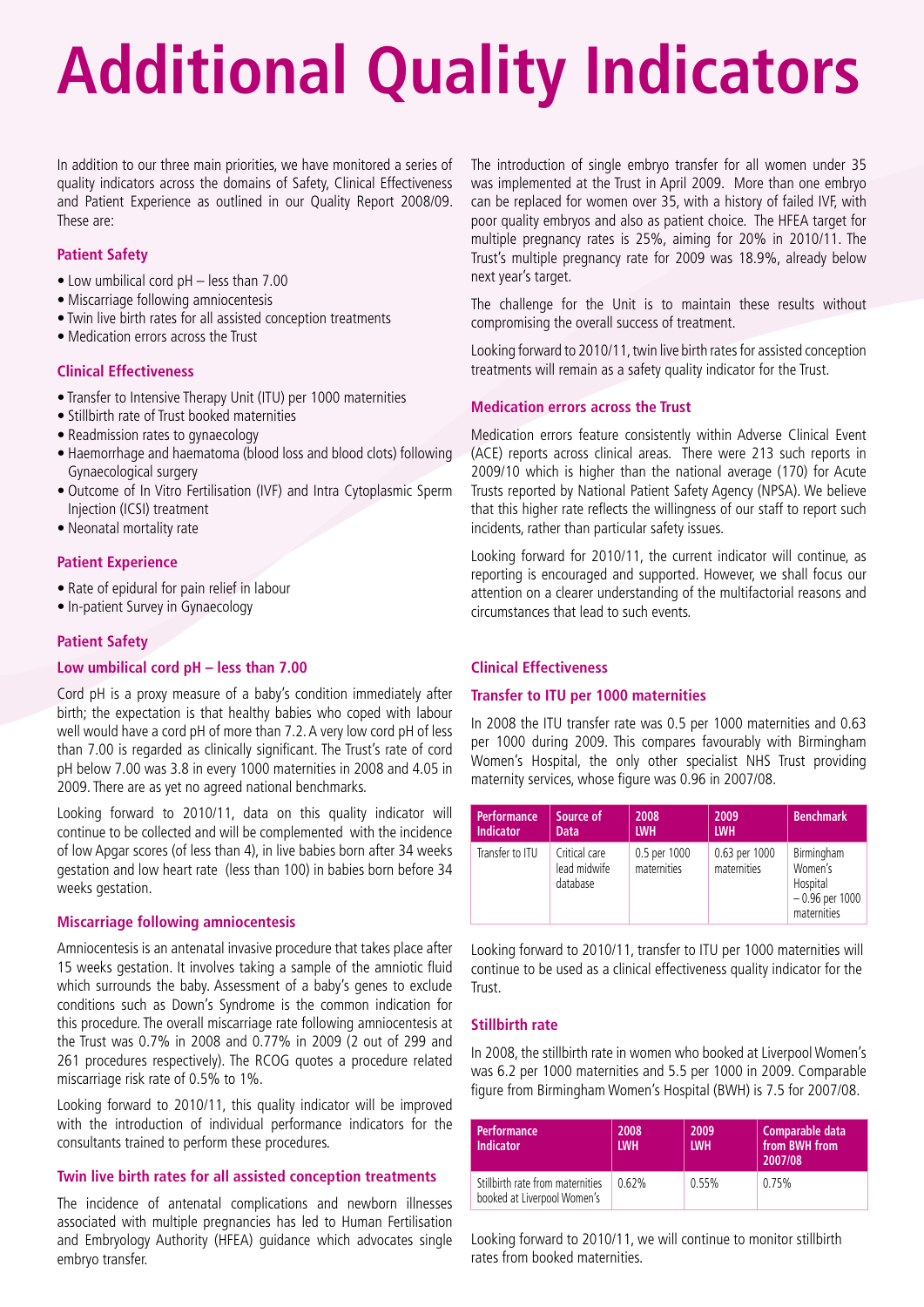## **Readmission rates of gynaecological patients**

Readmission rates in 2009/10 remained below the national average.

| Performance<br>Indicator                        | <b>Source of Data</b>                                   | 2008<br><b>LWH</b> | 2009<br><b>LWH</b> | <b>National</b><br>Average<br>2009/10 |
|-------------------------------------------------|---------------------------------------------------------|--------------------|--------------------|---------------------------------------|
| Readmission rates of<br>gynaecological patients | CHKS (a national clinical<br>benchmarking organisation) | 2.9%               | 2.5%               | 5.8%                                  |

Looking forward to 2010/11, readmission rates to gynaecology will be used as a clinical effectiveness quality indicator for the Trust.

## **Haemorrhage and haematoma (blood loss and blood clots) following gynaecological surgery**

The Trust performance is comparable with the national average.

| <b>Performance</b><br><b>Indicator</b>                                                                | Source of<br><b>Data</b> | 2008<br><b>LWH</b> | 2009<br><b>LWH</b> | <b>National</b><br>Average<br>2009/10 |
|-------------------------------------------------------------------------------------------------------|--------------------------|--------------------|--------------------|---------------------------------------|
| Haemorrhage and Haematoma<br>rate (blood loss and blood<br>clots) following gynaecological<br>surgery | <b>CHKS</b>              | 0.6%               | 0.5%               | 0.5%                                  |

Looking forward to 2010/11, Haemorrhage and haematoma (blood loss and blood clots) following Gynaecological surgery will be monitored regularly at Clinical Business Unit level.

## **Outcome of In Vitro Fertilisation (IVF) and Intra Cytoplasmic Sperm Injection (ICSI) treatment**

HFEA data for pregnancy rates per cycle of treatment are available on an annual basis and benchmarked nationally.

| Performance<br>Indicator                                                                                                                                                       | <b>LWH</b><br>2008<br><b>Calendar year</b> | <b>LWH</b><br>2009<br><b>Calendar year</b> | <b>National</b><br>Average                  |
|--------------------------------------------------------------------------------------------------------------------------------------------------------------------------------|--------------------------------------------|--------------------------------------------|---------------------------------------------|
| Clinical pregnancy rates for<br>treatment by in vitro fertilisation,<br>intra cytoplasmic sperm injection<br>(ICSI) for patients under 35 years<br>per treatment cycle started | 31.3%                                      | 28.9%                                      | HFEA data<br>Oct 2007-Sept<br>2008<br>36.0% |

Our data are below the national average, but HFEA national average data include all units providing IVF/ICSI (NHS and Private) treatment. Adherence to national guidance regarding single embryo replacement has been variable. Transferring more than one embryo may improve success rates but also increases the risk of multiple pregnancy.

Looking forward to 2010/11, the outcome of IVF/ ICSI treatment will continue to be an important clinical effectiveness quality indicator for the Trust.

## **Neonatal mortality rate**

The Trust delivers babies of mothers booked into the hospital as well as those transferred from other centres, either still pregnant, or in the immediate post partum period. The table below looks at the mortality in all babies delivered and then specifically those "booked" at Liverpool Women's.

|                                          | 2008<br><b>LWH</b> |                              | 2009<br><b>LWH</b>   |                              |                 |
|------------------------------------------|--------------------|------------------------------|----------------------|------------------------------|-----------------|
|                                          | All<br>births      | <b>Booked</b><br>pregnancies | All<br><b>births</b> | <b>Booked</b><br>pregnancies | <b>ONS 2008</b> |
| Neonatal<br>Mortality rate<br>/1000 live | 7.8                | 5.3                          | 6.3                  | 3.8                          | 3.2             |
| births                                   |                    |                              |                      |                              |                 |

Source of data - Office of National Statistics (ONS)

The crude neonatal mortality data remain higher than the national average. However, they are at the level expected when adjusted for case mix. Also, the overall figures reflect the population we serve, which include high risk women who chose to have their care at the Trust and also the high deprivation scores in the local population.

Looking forward to 2010/11, the neonatal mortality rate will continue as a clinical effectiveness quality indicator for the Trust.

## **Patient Experience**

• Rate of epidural for pain relief in labour

The present rate is 18.7% and there is a perception this could and should be higher.

| Performance                                 | 2008/09    | 2009/10    | National Average |
|---------------------------------------------|------------|------------|------------------|
| Indicator                                   | <b>LWH</b> | <b>LWH</b> | 2007/08          |
| Epidural rate for pain relief in<br>labours | 16.1%      | 18.7%      | 22.2%            |

However, the numbers may reflect patient choice and we shall continue with in-depth analysis of these trends to ensure that this type of analgesia is available at all times to all women who wish to have it.

Looking forward to 2010/11, the rate of epidural pain relief in labour will continue as a Patient Experience quality indicator for the Trust.

## **In-patient Survey in Gynaecology**

The 2007 and 2008 surveys included questions concerning a wide range of patient experiences ranging from communications with clinical staff to quality of food. The latest results showed the Trust to be better than the national average on 40 questions.

| Performance<br>Indicator | 2008/09<br><b>LWH</b>                    | 2009/10<br><b>LWH</b> |
|--------------------------|------------------------------------------|-----------------------|
| CQC In patient survey    | • Better than national average<br>in 70% |                       |
|                          | $\bullet$ Worse in 8.5%                  | • Worse in 5%         |

Looking forward to 2010/11, the in-patient survey in Gynaecology will continue as a Patient Experience quality indicator for the Trust.

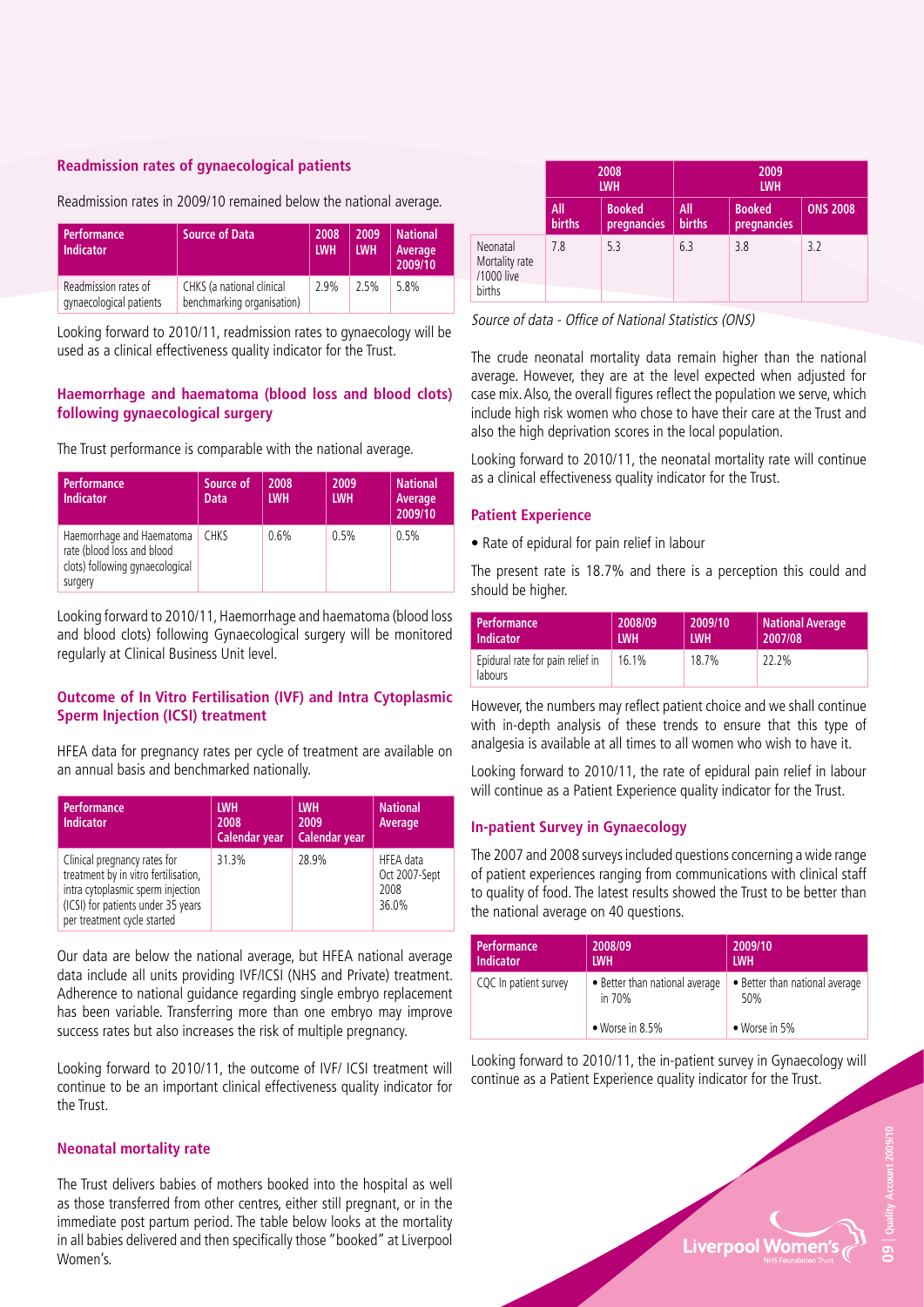# **Priorities for 2010/11**

## **Looking Forward**

## **In 2010/11 our main priorities will be:**

- 1. To investigate, monitor and reduce infection rates
- 2. To investigate, monitor and reduce mortality rates
- 3. To monitor and improve patient experience.

## **1. To investigate, monitor and reduce infection rates**

The Trust wishes to concentrate upon infection prevention and control as one of its priorities for 2010/11. This will embrace the main clinical disciplines of Obstetrics (wound infections after caesarean section) Gynaecology (surgical site infection) and Neonatology where late onset neonatal bloodstream infection remains one of our key areas.

MRSA and C Difficile remain national targets. Although the Trust has low infection rates, they will be monitored monthly by specialty and reported to the Clinical Governance Committee.

## **2. To investigate, monitor and reduce mortality rates**

The Trust wishes to concentrate on reducing mortality across the spectrum of our care. Maternal mortality is extremely uncommon but has a devastating consequence. Gynaecological mortality is predominantly related to cancer. Perinatal mortality encompassing the aspects of antenatal and neonatal care will be measured and rigorously compared with appropriate national and international standards. The data will be presented and reported regularly to the Clinical Governance Committee.

## **3. To monitor and improve patient experience**

The Trust wishes to concentrate on patient experience as this is a key component to our service delivery. Several methods for capturing patient experiences currently exist, however the Trust is keen to develop this further, particularly with respect to obtaining real time information on patient experience.

## **Additional Quality Indicators**

In addition to our three main priorities, we shall continue to monitor a series of quality indicators across the domains of Safety, Clinical Effectiveness and Patient Experience. These are:

## **Patient Safety**

We shall continue to monitor twin live birth rates for assisted conception and medication errors and add three new measures:

- Incidence of Apgar scores less than 4 in infants born at more than than 34 weeks gestation and heart rate scores less than 100 in infants born less than 34 weeks. The Trust's Clinical Annual Report for 2008 revealed an apparent increase in the incidence of babies born with either low Apgar scores or cord pH. The cord pH may not be available for all births, particularly births which are difficult either from a maternal or fetal perspective. Therefore, we shall focus on Apgar scores for all live births after 34 weeks and a heart rate of less than 100 at 5 minutes for babies born under 34 weeks. We shall endeavour to obtain national and international comparators for these outcomes.
- Post operative Deep Vein Thrombosis / Pulmonary Embolism. The prevention of blood clots after hospital admissions is one of the new Commissioning for Quality and Innovation (CQUINS) targets for 2010. Obtaining accurate data from patients who may develop this complication after being discharged presents a challenge for the whole NHS. We shall aim to develop robust monitoring systems to provide accurate data for comparison with similar hospitals.
- Excessive ovarian response (more than 20 eggs) in an assisted conception cycle. Ovarian hyper stimulation syndrome can be a life

threatening event. It is associated with an excessive response to the fertility drugs. More than 20 eggs retrieved in a treatment cycle would be considered excessive.

### **Clinical Effectiveness**

We shall continue to monitor transfer to ITU per 1000 maternities, readmission rates in Gynaecology and the outcome of IVF and ICSI treatment. In addition we shall introduce three new measures of effectiveness, namely:

- Blood transfusion rates following vaginal delivery. Post-partum haemorrhage is a significant cause of maternal morbidity. It is more common following caesarean section (both elective and emergency). Correct management can reduce the effect on maternal health. Estimated blood loss is notoriously unreliable. A more effective surrogate would be blood transfusion following delivery which is recorded and benchmarkable.
- Brain injury in preterm babies. Brain injury (neurodisability) is an important adverse outcome for survivors of neonatal intensive care. Long term neurodevelopmental outcome data takes several years to become available and is incomplete as we rely on other organisations (hospitals with paediatric departments) to follow up our patients. The most important determinant of neurodisability in the most vulnerable premature babies is evidence of brain injury on ultrasound examination of the brain. Reporting rates of severe intraventricular haemorrhage (IVH, bleeding within the brain) and periventricular leukomalacia (PVL, injury due to a low blood flow or infection/ inflammation affecting the brain) is used as a surrogate measure for monitoring adverse neurodevelopmental outcome.
- Care indicators for nursing and midwifery. New care indicators will enable nurses and midwives to audit their practice with a focus on seven key aspects of care which directly impact on clinical effectiveness, patient safety and experience. The Trust will develop the following suite of care indicators:
	- Medicine prescribing and administration
	- Food and nutrition
	- Pressure area care
	- Pain management
	- Falls assessment
	- Patient observations
	- Infection prevention and control.

In addition, the CQUIN care indicators will be developed to complement the above:

- Reduction in hospital acquired pressure ulcers
- End of life, important choices of where to die when the time comes
- Keeping nourished, getting better
- Preventing falls
- Protection from urinary infection.

#### **Patient Experience**

The development of the Patient Experience and Involvement Strategy will enable engagement with staff, women and their families about their experiences at Liverpool Women's and together develop a plan of action for the future.

We shall continue to monitor the epidural rates in maternity and the in-patient survey in Gynaecology. We shall introduce one additional new measure:

• Provision of one to one care in established labour. The National Service Framework for maternity services stipulates that maternity services should develop the capacity for every woman to have a designated midwife to provide care for them when in established labour 100% of the time.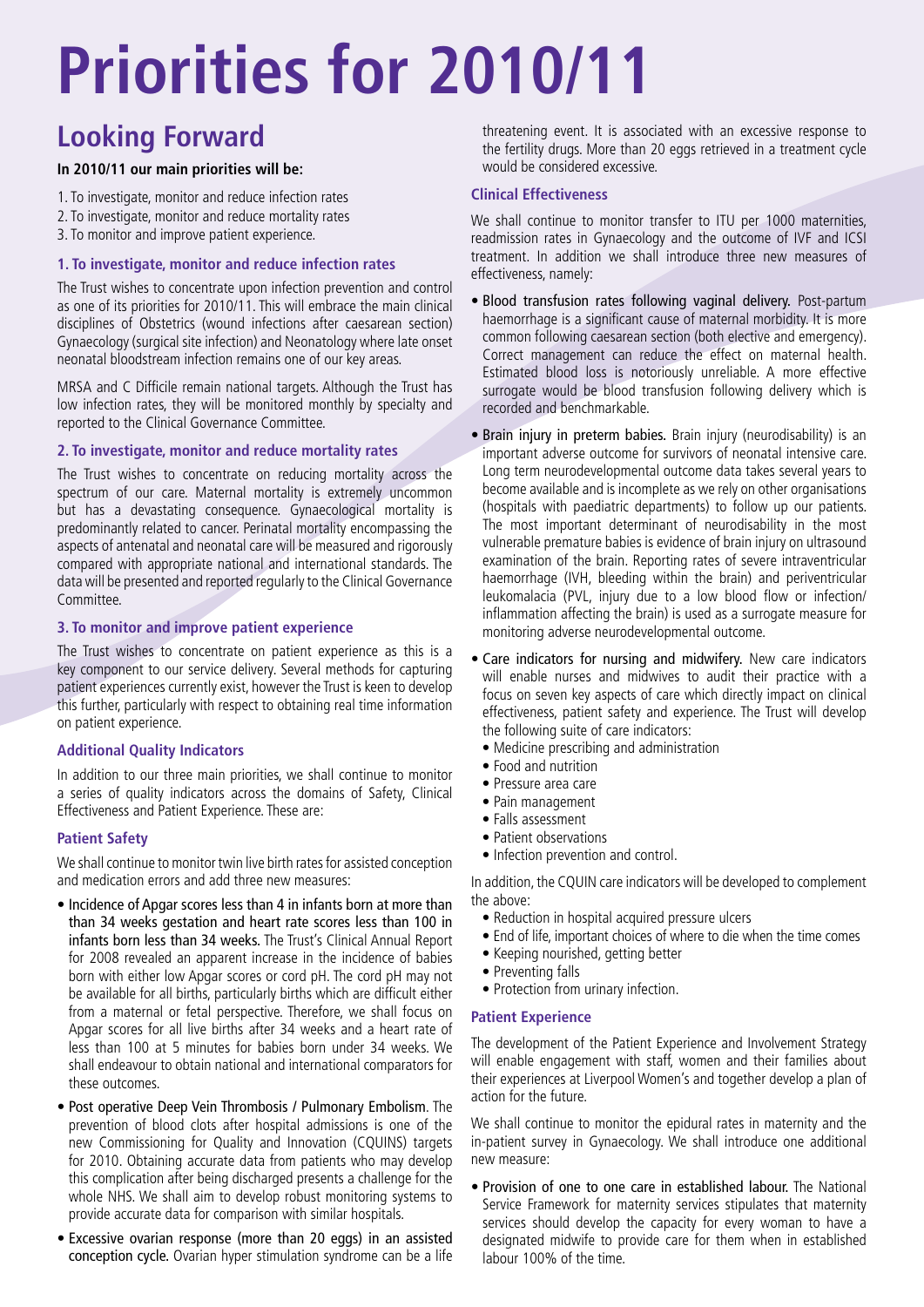## **Performance against key national priorities and National Core Standards**

Our performance against national targets has remained strong throughout the year. We have sustained low waiting times for all our patients and ensured that over 96% of our patients have been able to access treatment in less than 18 weeks from referral by their GP. All patients referred to us with suspected cancer follow agreed clinical pathways and access appropriate treatment quickly. Our infection prevention and control processes are robust and we have only had one baby on our Neonatal unit with MRSA (2 bouts) and one gynaecology patient with clostridium difficile during the year. We have been able to declare compliance with all the Standards for Better Health.

| <b>Indicator Name</b>                                                                    | <b>Performance</b><br>2008/09        | <b>Target 2009/10</b> | <b>Performance</b><br>2009/10                                   |
|------------------------------------------------------------------------------------------|--------------------------------------|-----------------------|-----------------------------------------------------------------|
| <b>Annual Health Check: national priority</b>                                            |                                      |                       |                                                                 |
| 18 week referral to treatment times: admitted (All specialties)*                         | 90.19%                               | 90%                   | Qtr 1:92%<br>Qtr 2: 96.23%<br>Qtr 3:98.01%<br>Qtr 4: 97.49%     |
| 18 week referral to treatment times: non-admitted (All specialties)*                     | 95.03%                               | 95%                   | Qtr 1: 96.3%<br>Qtr 2: 95.71%<br>Qtr 3: 96.51%<br>Qtr 4: 96.11% |
| 18 week referral to treatment times: non-admitted<br>(Gynaecology, Infertility and RMU)* | New for 09/10                        | 95%                   | Qtr 4: 95.64%                                                   |
| 18 week referral to treatment times: non-admitted<br>(Clinical Genetics)*                | New for 09/10                        | 95%                   | Qtr 4: 100%                                                     |
| 18 week referral to treatment times: Non-admitted Data<br>completeness                   | 99%                                  | 80-120%               | 96%                                                             |
| 18 week referral to treatment times: Admitted Data completeness                          | 99%                                  | 80-120%               | 101%                                                            |
| All Cancers: two week wait.                                                              | 98.68%                               | $>=93%$               | 95.42%                                                          |
| All Cancers: one month diagnosis to treatment. (1st definitive)                          | 100.00%                              | $>=96%$               | 97.98%                                                          |
| All Cancers: one month diagnosis to treatment (subsequent)                               | New for 09/10                        | $>=94%$               | 100%                                                            |
| All Cancers: Two month referral to treatment (GP referrals)                              | 97.50%                               | $>=85%$               | 90.95%                                                          |
| All Cancers: Two month referral to treatment (consultant upgrade)                        | New for 09/10                        | $>=92.40\%$ **        | 96.25%                                                          |
| All Cancers: Two month referral to treatment (screening referrals)                       | New for 09/10                        | $>=90%$               | 100%                                                            |
| Engagement in clinical audits                                                            | Yes to all                           | tbc                   | Annual Survey                                                   |
| Experience of patients                                                                   | 82.455<br>85.197<br>79.959<br>88.563 | tbc                   | Annual Survey                                                   |
| Incidence MRSA bacterium                                                                 | $\theta$                             | $\leq$ =42            | $\overline{2}$                                                  |
| Incidence of Clostridium Difficile                                                       | 1                                    | $\leq = 8$            | $\mathbf{1}$                                                    |
| Infant health and inequalities: Breastfeeding rate                                       | 0.72                                 | $>=-5%$               | 2.02%                                                           |
| Infant health and inequalities: Smoking rate                                             | $-0.54$                              | $\leq = 0\%$          | 0.56%                                                           |
| Maternity Hospital Episode statistics: data quality indicator                            | 11.028%                              | $\leq$ = 15%          | Method under review                                             |
| NHS Staff satisfaction                                                                   | 3.471                                | tbc                   | Annual Survey                                                   |
| <b>Annual Health Check: existing commitments</b>                                         |                                      |                       |                                                                 |
| Data quality on ethnic group (April to December)                                         | 97.59%                               | $>=85%$               | 97.80%                                                          |
| Delayed transfers of Care                                                                | $0.00\%$                             | $\leq 3.5\%$          | $0.00\%$                                                        |
| Inpatients waiting longer than the 26 week standard                                      | 0.027%                               | $\leq 0.03\%$         | $0.00\%$                                                        |
| Last minute cancellation for non clinical reasons                                        | 0.491%                               | $<=0.8\%$             | 0.291%                                                          |
| Last minute cancellation for non clinical reasons not readmitted in<br>28 days           | 0.00%                                | $\leq$ =5%            | 0.00%                                                           |
| Outpatients waiting longer than the 13 week standard                                     | $0.00\%$                             | $\leq 0.03\%$         | 0.00%                                                           |
| Total time in A&E (% within 4 hours)                                                     | 99.98%                               | $>=98%$               | 99.98%                                                          |
| <b>Annual Health Check: Core Standards</b>                                               |                                      |                       |                                                                 |
| Core Standards: Standards for Better Health                                              | 2 exceptions                         | Full compliance       | Full compliance                                                 |

\* Trusts will be assessed on having maintained this performance during each quarter of the assessment year (April 2009 to March 2010) and in each of

the treatment functions in the fourth quarter of the year.<br>\*\* This is the only target not yet agreed by the Department of Health. The Trust continues to reflect the most recent national benchmark available via Open Exeter (for January 2010 this stood at 92.40%)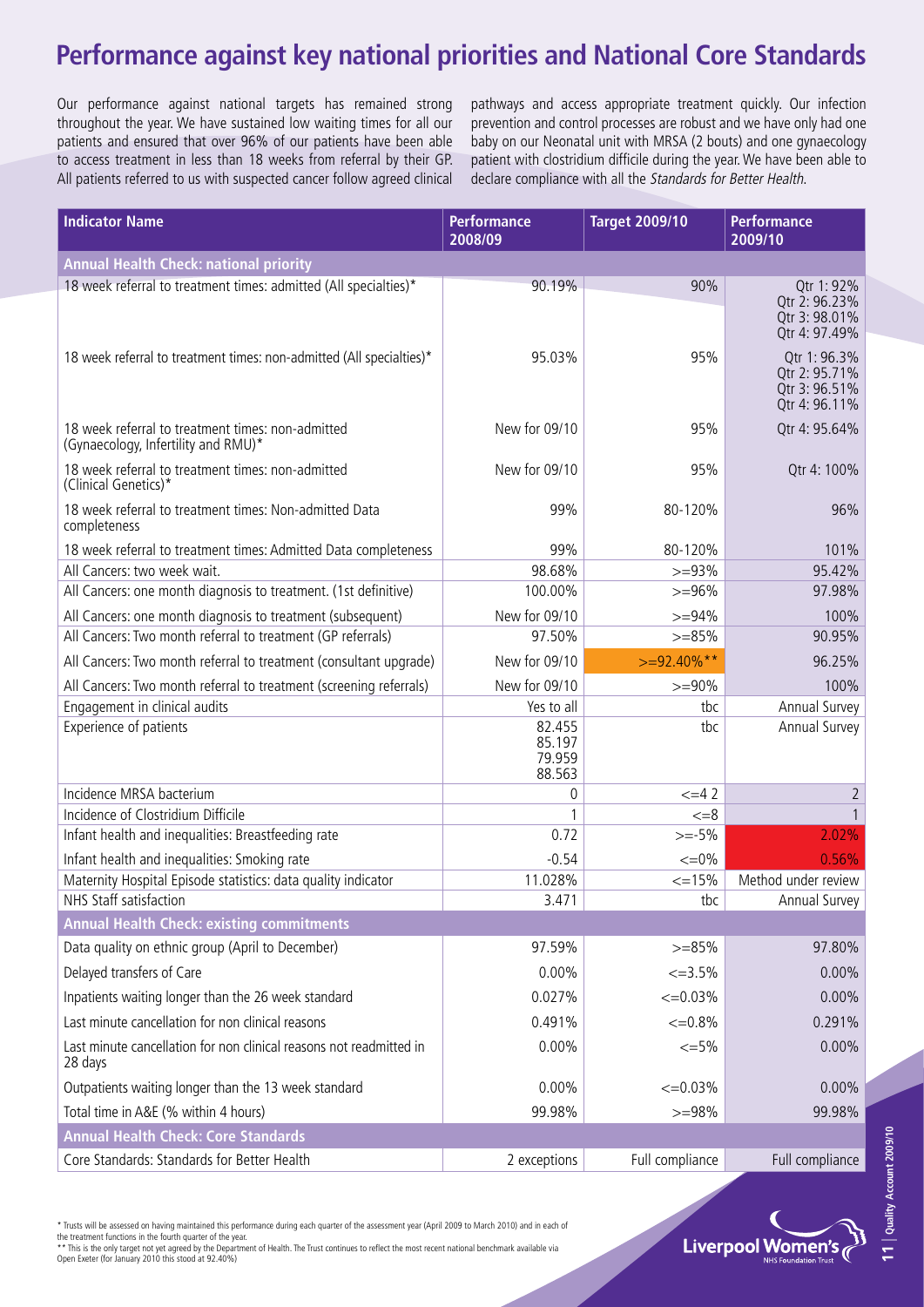# **Statements of assurance from the Board of Directors**

## **Information on the review of services**

During 2009/10 Liverpool Women's NHS Foundation Trust provided NHS Services in four core specialty areas.

Liverpool Women's has reviewed all the data available to them on the quality of care provided by its Clinical Business Units (CBU) as listed below:

- Gynaecology and Surgical Services
- Maternity Services and Imaging
- Reproductive Medicine and Medical Genetics
- Neonatology and Pharmacy.

Each CBU reports to Clinical Governance Committee which is a subcommittee of the Board of Directors. CBU clinical governance leads report at least five self-selected clinical outcome indicators that are categorised into safety, effectiveness and experience. These indicators are part of the CBU dashboard and form part of the monthly performance and assurance report for the Board of Directors. Some of the CBU indicators are benchmarked with CHKS national data or other relevant speciality organisations. Data collected has influenced the organisation as identified in its improvement initiatives for 2010/11.

The Trust recognises that access to clinical information and clinical audit capacity and function is an issue in terms of ensuring data quality and accuracy. Therefore two new posts have been approved, a Director for Clinical Audit has been appointed and the position of Head of Clinical Audit will be advertised by June 2010. This commitment to quality will enable the Trust to deliver a comprehensive clinical audit strategy that will enable efficient and effective audit and data quality going forward.

The income generated by the NHS services reviewed in 2009/10 represents 100% per cent of the total income generated by the provision of NHS services by the Liverpool Women's NHS Foundation Trust for 2009/10.

## **Participation in Clinical Audits**

In 2009/10 LWH staff participated in all five national clinical audits (100%):

- National Comparative Audit of Blood Transfusion
- Audit of the use of Red Cells in neonates and Children (20 cases required to be audited, 20 (100%) cases audited)
- CEMACE Obesity Project
- Elective and Emergency Surgery in the Elderly
- National Neonatal Audit Project

and both national confidential enquiries (100%) :

- NCEPOD (National Confidential Enquiry into Patient Outcomes and Death)
- CEMACH (Confidential Enquiry into Maternal and Child Health)

In addition the Trust reported to the following national perinatal epidemiological studies (UKOSS projects):

- H1N1v in Pregnancy
- Extreme Obesity in Pregnancy

In addition, there were 16 local clinical audits in 2009/10. These are summarised below together with the key outcome of each audit.

## **Obstetrics and Imaging**

- Audit of pregnancy outcomes of the antenatal bariatric clinic and audit of reasons for emergency Caesarean section in multiparous women
	- Take measures to promote vaginal birth after caesarean section
- Audit of Haemoglobinopathy screening
- Add information in the current guidelines about action to be taken if findings abnormal
- Audit of intermittent fetal heart rate auscultation during labour
- Training to be provided at annual mandatory training for midwives • Audit of Group B Strep positive results
	- Ensure a supply of group B Strep positive stickers are available in all areas
- Audit of Health Professionals' Knowledge and Attitudes to Domestic Violence
- Increase visibility of domestic violence team so that staff feel more supported and aware of whom to speak to if they encounter domestic violence.

## **Genetics and Reproductive Medicine**

- Audit of Genetics Cancer Referral Form
- Referral forms to be submitted to Clinical Reference Group for comment in June 2010
- Clinical Genetics Patient Correspondence audit
	- Standardised letters and templates trialled in early 2010
- Genetic Counsellor First Contact audit
- Research bid submitted to Research for Patient Benefit and INNOVATE North West.

## **Gynaecology and Surgical Services**

- Audit of Sacrospinous Fixation
- Complete data to be entered onto the national database
- Audit of Abdominal Vault Support procedures
- Patient information leaflet to be produced and consent form to include specific risks
- Audit of Thromboprophylaxis for Hysterectomy
	- New procedure for risk assessment developed.

## **Neonatology and Pharmacy**

- Evaluation of the Effectiveness on Educational Intervention on Aseptic Non Touch Technique Competence
	- Educational Intervention Programme to be developed
- Audit of Morphine Use on Neonatal Unit
	- Teaching session for staff and update on pain guidelines.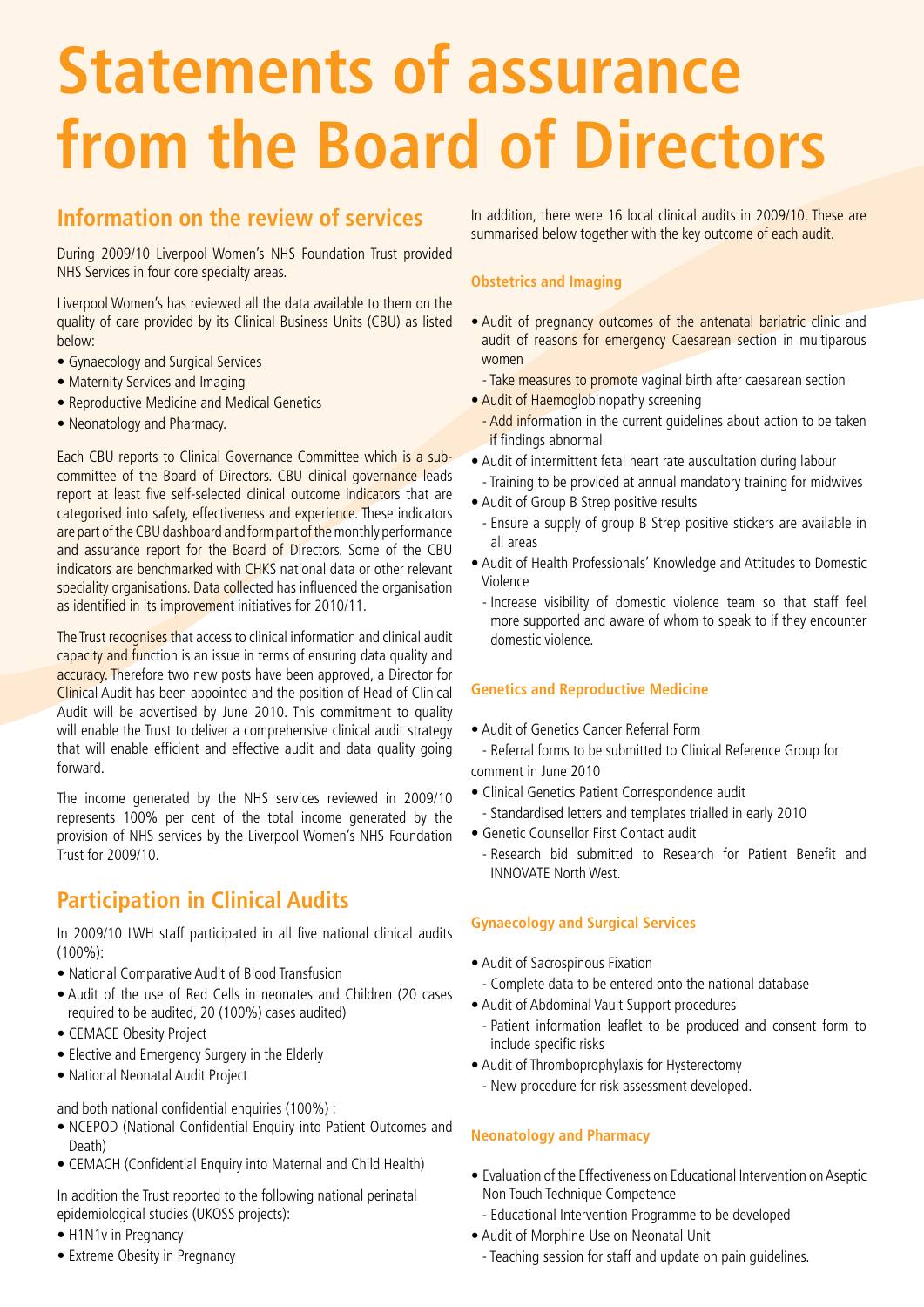## **Research & Development**

### **Commitment to research as a driver for improving the quality of care and patient experience**

The number of patients receiving NHS services provided or subcontracted by Liverpool Women's NHS Foundation Trus t in 2009/10 recruited during that period to participate in research approved by a research ethics committee was 3,281 of which 2,050 were recruited to NIHR research studies.

This increasing level of participation in clinical research demonstrates Liverpool Women's NHS Foundation Trust's commitment to improving the quality of care we offer and to making our contribution to wider health improvement. Our primary focus is through recruitment to studies on the National Institute for Health Research (NIHR) research portfolio. We also lead some research projects and aim to be an effective environment for industry studies.

Liverpool Women's NHS Foundation Trust was involved in conducting 137 clinical research studies in 2009/10. Of the studies that were completed during this period, 65% were completed within the agreed time and to the agreed recruitment target. Liverpool Women's NHS Foundation Trust used national systems to manage the studies in proportion to risk.

Of the 56 studies given permission to start in 2009/2010, 80% of the studies processed through the NIHR Coordinated System for gaining NHS Permission (NIHR CSP) were given permission by an authorised person less than 35 days from receipt of a valid complete application. Of the studies (56), 25% were established and managed under national model agreements and 100% of the 23 eligible research projects, which involved external researchers, utilised the NIHR Research Passport system and associated documentation.

In 2009/10 the NIHR supported 46 of the 137 open studies, through its research networks.

In the last three years, 28 publications have resulted from our involvement in NIHR research, helping to improve patient outcomes and experience across the NHS.

The number of studies open at the Trust as at 31st March 2010 (not necessarily NIHR) that fall into each element of the research pipeline is detailed in the chart below.



## **Information on the use of CQUIN**

A proportion of the Liverpool Women's NHS Foundation Trust income in 2009/10 was conditional on achieving quality improvement and innovation goals agreed between the Liverpool Women's NHS Foundation Trust and any person or body they entered into a contract, agreement or arrangement with for the provision of NHS services, through the CQUIN payment framework.

CQUIN indicators were negotiated and agreed following discussion between Liverpool PCT (as host commissioner) and Liverpool Women's NHS Foundation Trust and reflect key issues in the local health economy. Progress in achieving targets was reviewed monthly and in March 2010, Liverpool PCT confirmed that the full CQUINS payment of 0.5% of contract income would be paid to Liverpool Women's NHS Foundation Trust in 2009/10 for performance against its CQUINS targets. Total CQUINS income in 2009/10 amounted to £376,365.

Further details of the agreed goals for 2009/10 and for the following 12 month period are available on request from the Director of Service Development.

## **Information relating to registration with the CQC and periodic special reviews**

Liverpool Women's NHS Foundation Trust is required to register with the Care Quality Commission and its current registration status is without conditions.

The Care Quality Commission has not taken enforcement action against Liverpool Women's NHS Foundation Trust during 2009/10.

Liverpool Women's NHS Foundation Trust is not subject to periodic review by the Care Quality Commission. The Trust has not participated in any special reviews or investigations by the CQC in the reporting period.

## **Data Quality**

Liverpool Women's Hospital NHS Foundation Trust submitted records during April 2009 and end of January 2010 to the Secondary Uses Service for inclusion in the Hospital Episode Statistics which are included in the latest published data. The percentage of records in the published data which:

Included the patient's valid NHS Number was:

- 94.6% for admitted patient care
- 95.2% for Outpatient care; and

96.5% for accident and emergency care.

Included the patient's valid General Medical Practice was:

- 100% for admitted patient care
- 100% for Outpatient care; and

100% for accident and emergency care.

### **Information Governance Toolkit attainment levels**

The Liverpool Women's NHS Foundation Trust score for 2009/10 for Information Quality and Records Management assessed using the Information Governance Toolkit was 85.7.

#### **Source:** Data Quality scores from SUS Dashboard IG Toolkit attainment levels from National IG Assessment.

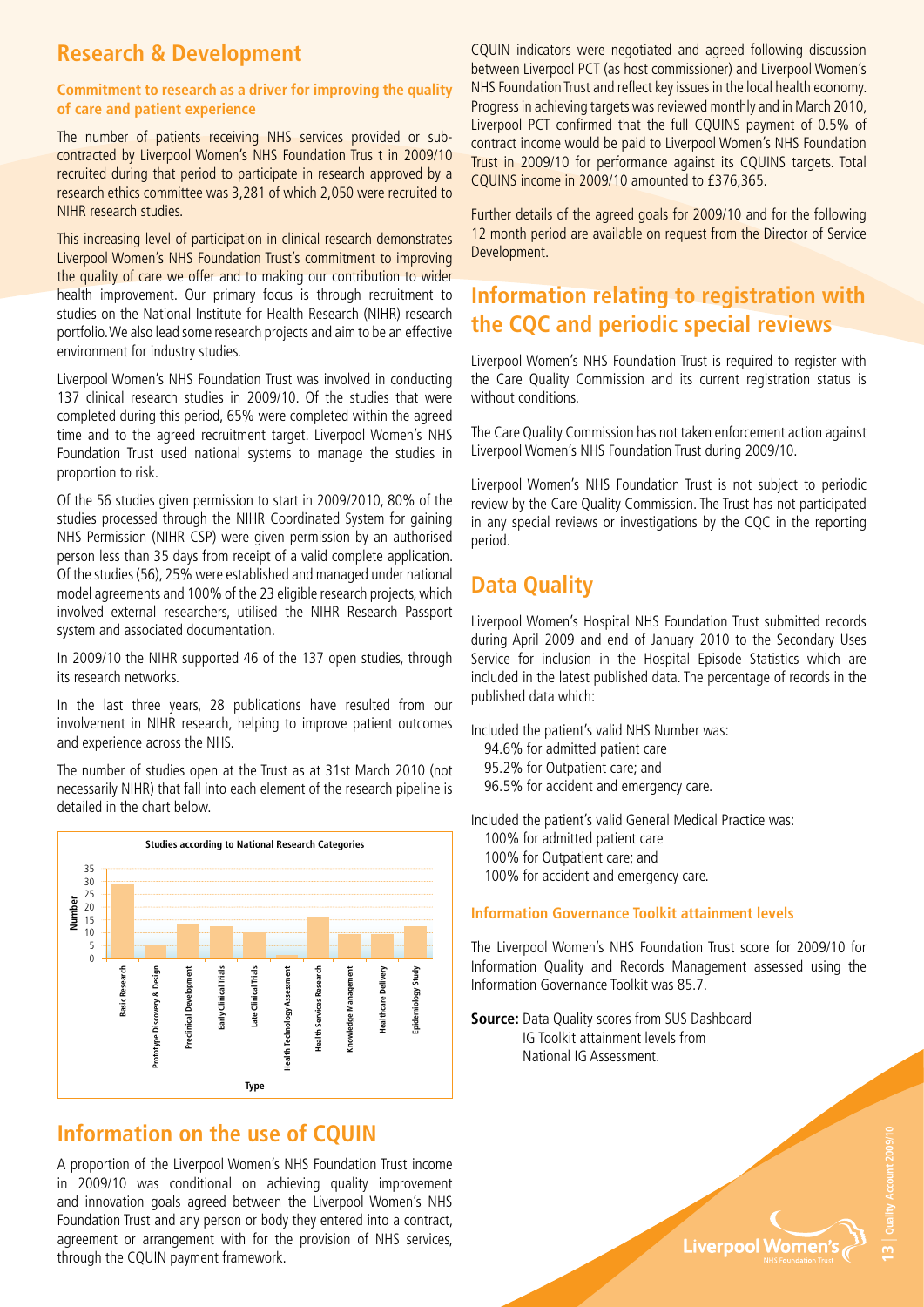## **Clinical Coding 2009/10 Audit**

The role of the clinical coders is to analyse the patients' clinical record and assign specific codes for the diagnoses, procedures and interventions that take place during the patients' hospital admission. In addition to assigning codes to inpatients' admissions codes are also assigned to outpatients' attendances where a procedure or intervention takes place e.g. cervical smear.

The table below summarises the findings from the 2009/10 independent, targeted external Clinical Coding audit on inpatient activity at Liverpool Women's carried out in October 2009 on data from 1st April to 30th June 2009.

| Area<br>audited | Specialty/<br>Sub-chapter<br>/ HRG                    | % Procedures coded<br>incorrectly |           | % Diagnoses coded<br>incorrectly |                  | $%$ of<br>episodes     | $%$ of<br>spells       |
|-----------------|-------------------------------------------------------|-----------------------------------|-----------|----------------------------------|------------------|------------------------|------------------------|
|                 |                                                       | Primary                           | Secondary | Primary                          | <b>Secondary</b> | changing<br><b>HRG</b> | changing<br><b>HRG</b> |
| Specialty       | Obstetrics                                            | 2.2                               | 3.0       | 11.0                             | 9.4              | 9.0                    | 9.0                    |
| Sub-chapter     | Digestive<br>system<br>procedures                     | 0.0                               | 2.9       | 8.6                              | 4.1              | 0.0                    | 0.0                    |
| <b>HRG</b>      | Normal<br>Delivery<br>19 years<br>and over<br>with CC | 0.0                               | 0.0       | 0.0                              | 5.2              | 6.7                    | 6.7                    |
| Overall         |                                                       | 0.7                               | 2.2       | 8.5                              | 6.3              | 5.5                    | 5.5                    |

As with the two previous audits, the 2009/10 results show that the Trust's clinical coding error rate remains consistently below the national average.

#### The 2009/10 report states:

'The Trust's performance is good compared to the overall performance of trusts. In 2008/09 although the Trust HRG error rate has increased compared to the previous audits, it remains below the national average and it has and continued to implement the recommendations from our 2008/09 review, indicating a commitment to improving performance. This year the Trust's HRG error rate is 5.5 %. The national average in 2008/09 was 8.1 %. The financial value of the total or gross errors found is £5,066 from an audit sample of £361,045. The net impact of the errors is that the Trust has overcharged its commissioners by £764 or 0.2 % on the sample tested.'

The high levels of coding accuracy as demonstrated in all three Payment by Results Data Assurance Framework audits provide financial assurance to Liverpool Women's and Liverpool PCT, its host commissioner. The audit also shows that the coded data accurately reflects the complexities of care provided by the Trust to its patients.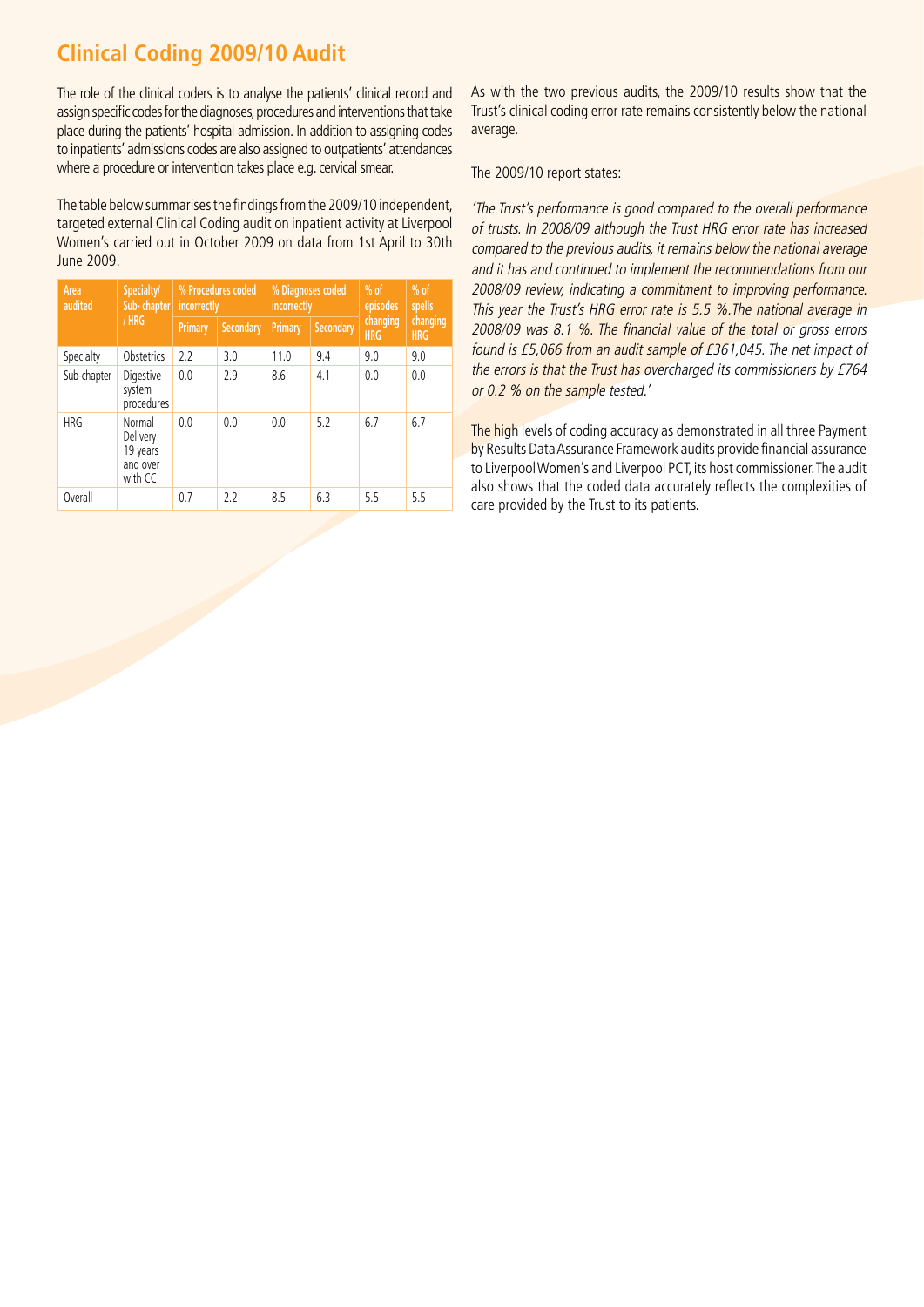# **Commentary by Our Stakeholders**

### **COMMENTARY ON THE QUALITY ACCOUNT PRODUCED BY THE LIVERPOOL WOMEN'S NHS FOUNDATION TRUST BY THE LIVERPOOL LOCAL INVOLVEMENT NETWORK (LINk)**

Due to time constraints this year, Liverpool LINk Core Group has been unable to consult with the wider LINk membership when compiling a statement for this Quality Account. The statement below is therefore made by authorised LINk members based on the available evidence. Liverpool LINk aims to provide a more representative statement in future years.

Liverpool LINk's authorised Health and Social Care Ambassador has carefully studied the Quality Account submitted by the Liverpool Women's NHS FT. This clearly indicates their on-going commitment to excellence in respect of maintaining a high standard of care throughout their prioritised areas; there are measures in place like Patient Involvement Consultations for monitoring and reviewing these practices at regular intervals. These should in turn enhance the patient experience within this Trust.

The Trust identified three "Priorities for improvement" in 2009/10, which included:

### **(1) Infection control**

The cases of MRSA and C Dif. recorded by the Trust are both below the Care Quality Commission target of three and eight respectively. We are assured that the two areas of infection listed will continue to remain key areas of safety concern within the Trust.

## **(2) Staffing levels**

The Royal College of Obstetricians and Gynaecologists (RCOG) and the Royal College of Midwives (RCM) recommended level of consultant cover of 168 hours plus one to one midwifery care for delivery suites, as stated within the "Safer Childbirth" report, has been severely affected by a funding shortfall from the PCT resulting in only a 98 hour coverage. The concerns of both the Hospital Trust in respect of providing adequate cover and maintaining patient confidence is put sharply into perspective in respect of the complaints procedures which ultimately end in litigation, the

## **COMMISSIONING PCT STATEMENT**

On behalf of Liverpool Primary Care Trust, the lead commissioner for Liverpool Women's NHS Foundation Trust I would like to acknowledge the progress made in the drive to deliver high quality care for all those using their services.

As Director for Service Improvement and Executive Nurse in Liverpool PCT I can confirm that to the best of my knowledge this quality account is a true and accurate reflection of the 2009-2010 progress Liverpool Women's NHS Foundation Trust has made against the identified quality standards. The Trust has complied with all contractual obligations and has made good progress over the last year with evidence of significant improvements in key quality measures.

figures nationally are in access of £850m per annum in this regard. The Trust has shown within the Quality Account that they have provided a number of briefings on this subject which have included the Secretary of State for Health.

### **(3) Staff attitude and behaviour in order to deliver**

There have been a number of actions put into place to improve these key areas of concern which have been highlighted within the Trust Quality Account, and as a centre of excellence within women's healthcare, they have clearly shown in these pages, their on-going commitment to maintaining a high level of service, and as the document clearly outlines, this desire of "achieving our vision of being the recognised leader for women's healthcare" is clearly shown in various action bullet points which define how they wish to improve the levels of positive staff attitudes and satisfaction, this is indeed commendable.

The Women's Hospital have visibly demonstrated their on-going commitment to those patients who enter their doors, this is backed up by the understanding that they need to constantly review these ongoing areas of concern in order to maintain their high level of service delivery at the point of need.

These are general concerns throughout NHS Trust Hospitals and have also been flagged up within the LINk membership. Liverpool LINk will follow closely these proposed improvements and will continue to monitor the progress of the staff and patient relationship and to support the Trust's three selected priorities for 2010/11 concerning the reduction of infection and mortality rates and improved patient experience.

### **Response compiled by Rev Maria Renate (Liverpool LINk Health and Social Care Ambassador to Liverpool Women's NHS Foundation Trust)**

## **Authorised by Mike Marsh (Chair, Liverpool LINk)**

Liverpool PCT is supportive of the process Liverpool Women's NHS Foundation Trust has taken to engage with patients, staff and stakeholders in developing a set of quality priorities and measures for 2010/11 and applaud their continued commitment to improvement.

We find the submitted quality account to represent an appropriate level of effort and areas of focus for service improvement and we look forward to Liverpool Women's' NHS Foundation Trust continued improvement of quality standards in 2010/11.

Trish Bennett

**Trish Bennett Director for Service Improvement & Executive Nurse**

**Liverpool Women**